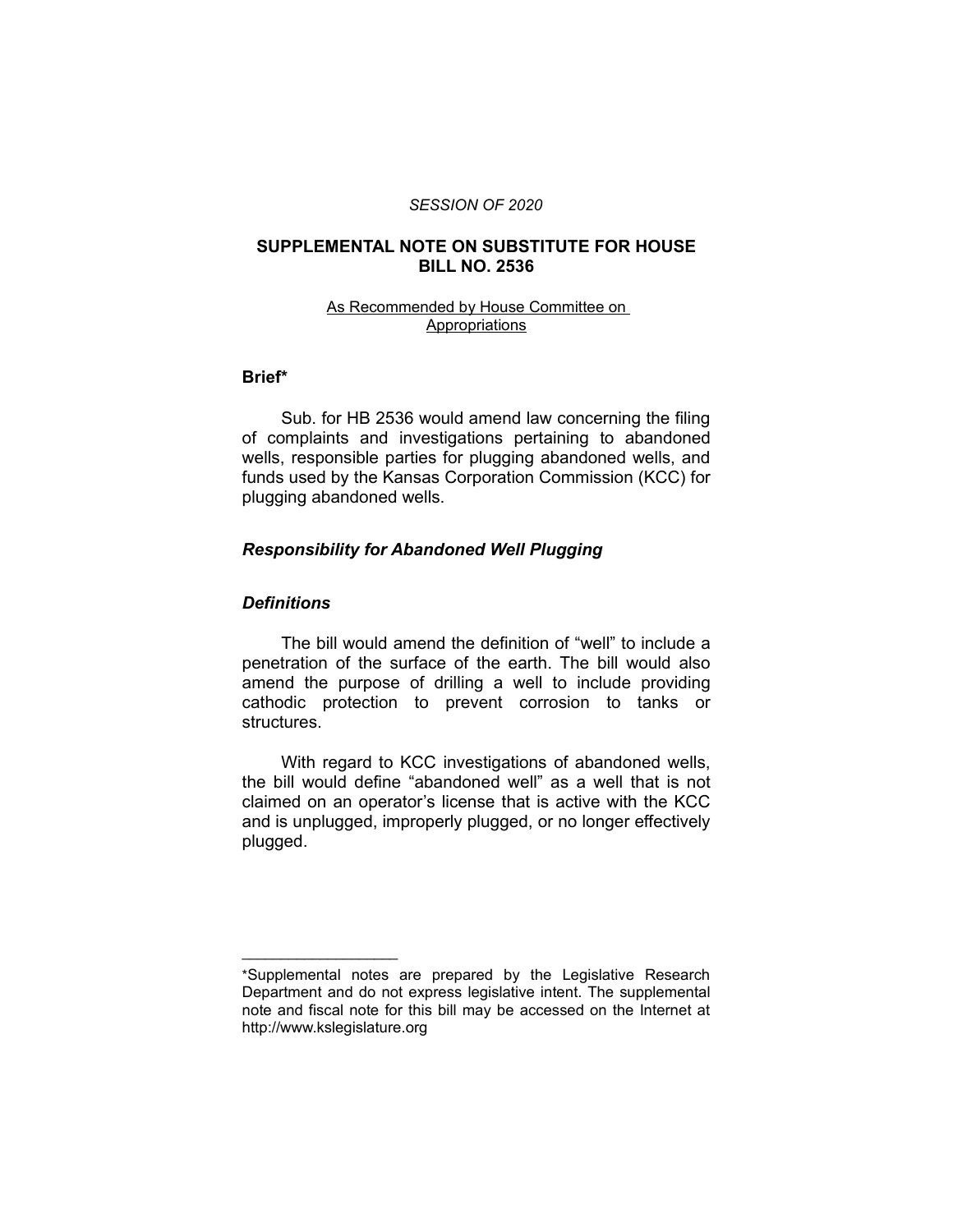## *Filing of Complaints*

The bill would amend the reasons to file a complaint with the KCC's secretary to include abandoned wells that are causing or likely to cause:

- Loss of any usable water;
- Pollution of any usable water strata;
- Imminent loss of any usable water; or
- Imminent pollution of any usable water.

The bill would require the KCC to investigate such complaints and would also authorize the KCC to take appropriate action or issue any order according to the Kansas Administrative Procedure Act (KAPA).

## *Responsibility for Plugging Abandoned Wells*

The bill would require the KCC to hold proceedings in accordance with KAPA if the KCC determines a well is abandoned and has reason to believe that a person is legally responsible for the proper care and control of such well. After such proceedings, the bill would allow the KCC to issue orders obligating a person to plug the well or to cause the well to be brought into compliance, if the KCC finds that such person is legally responsible.

The bill would limit persons that could be held legally responsible for proper care and control of an abandoned well to one or more of the following:

- Any person, including any operator, causing pollution or loss of usable water through the well;
- The most recent operator to produce from or inject or dispose into the well; however, if no production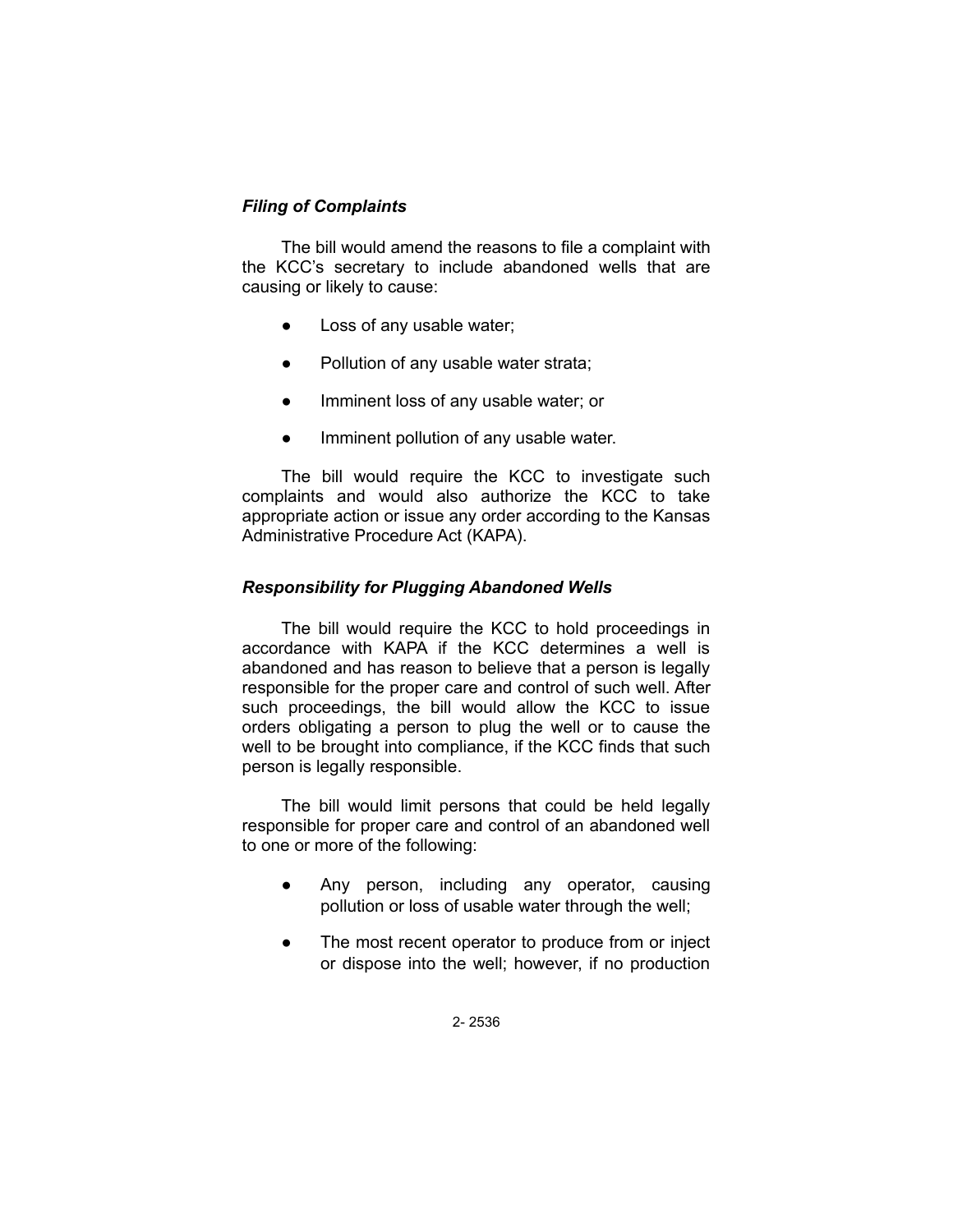or injection has occurred, the person that caused the well to be drilled;

- The person that most recently accepted responsibility for the well through written documentation that adequately identifies the well and expressly transfers responsibility for such well;
- The operator that most recently filed a completed transfer report with the KCC in which such operator accepted responsibility for the well;
- The operator that most recently plugged the well if no KCC funds were used; or
- Any person that does any of the following to an abandoned well without KCC authorization:
	- Any person who tampers with or removes surface or downhole equipment attached to the well;
	- Any person who intentionally destroys, buries, or damages the well;
	- Any person who intentionally alters the physical status of the well in such a way that will result in an increase in plugging costs; or
	- Any person who conducts any physical operations upon the well.

 In addition, any well that has been abandoned and has not been plugged pursuant to rules and regulations in effect at the time of the well plugging would be considered likely to cause pollution of any usable water strata or supply.

The bill would also allow any person who has no obligation to plug, replug, or repair a well to seek reimbursement for plugging a well from the Abandoned Oil and Gas Well Fund if such well has been abandoned for five or more years. The bill would allow the KCC to promulgate rules and regulations for the reimbursement process.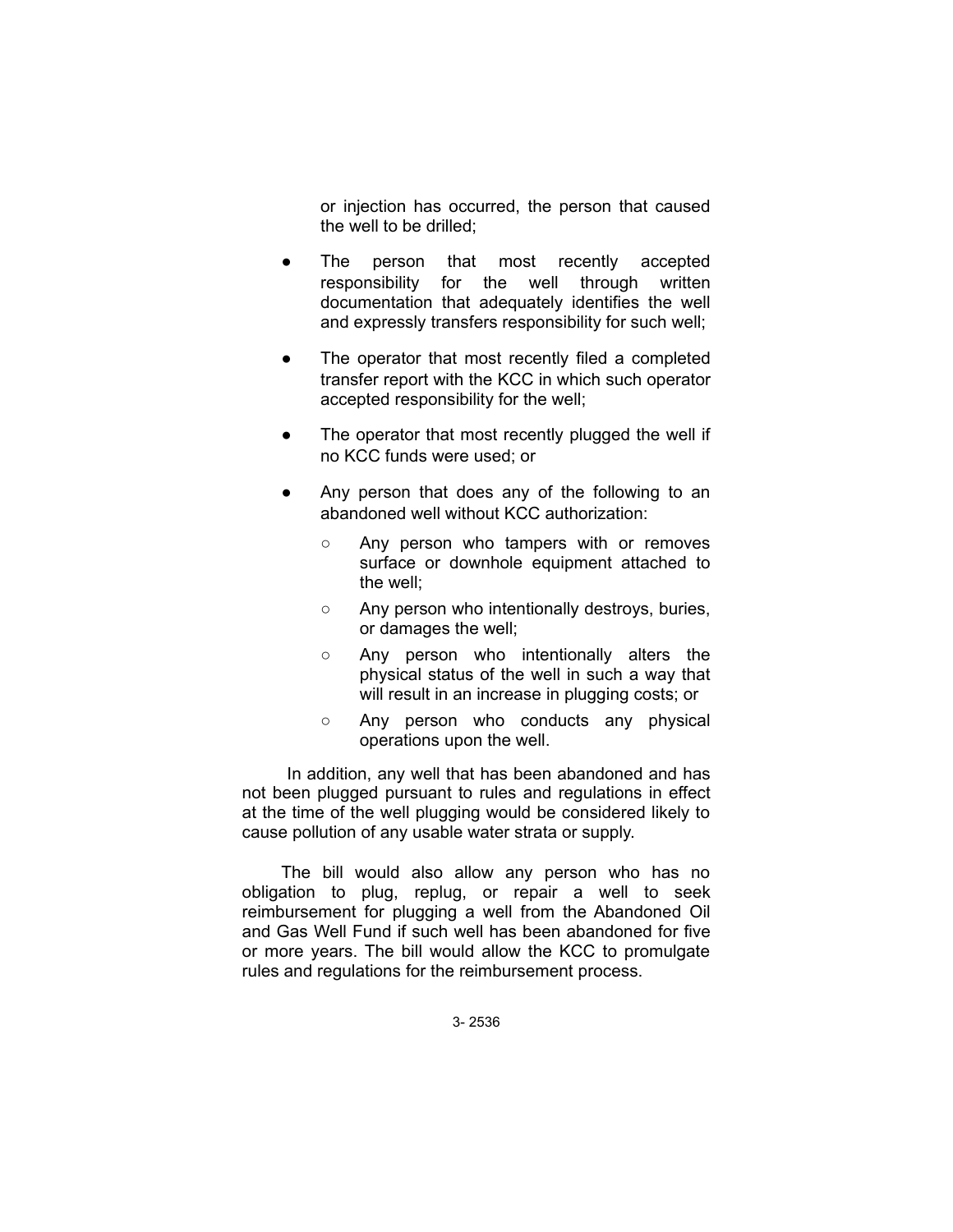The bill would state a person who plugs, replugs, or repairs an abandoned well shall not become legally responsible for the care and control of that well. The bill would allow any abandoned well to be plugged by any person if such person has written consent from a surface owner of the land upon which the well is located and if such person is licensed by the KCC in accordance with all rules and regulations of the KCC.

The bill would also clarify that individuals would not be entitled to reimbursement for plugging of an abandoned well unless approved by the KCC.

#### *Abolishing the Well Plugging Assurance Fund*

The bill would amend law concerning funds used by the KCC to plug abandoned wells.

The bill would allow for the deposit of all moneys previously credited to the Well Plugging Assurance Fund to be credited to the Abandoned Oil and Gas Well Fund and the bill would remove the limitation of the Abandoned Oil and Gas Well Fund to be used for the purpose of only investigating abandoned wells and well sites of which the drilling began before July 1, 1996.

The bill would transfer all moneys in and liabilities of the Well Plugging Assurance Fund to the Abandoned Oil and Gas Well Fund and abolish the Well Plugging Assurance Fund on July 1, 2020.

The bill would also delete the transfers from the Conservation Fee Fund and the State General Fund to the Abandoned Oil and Gas Well Fund.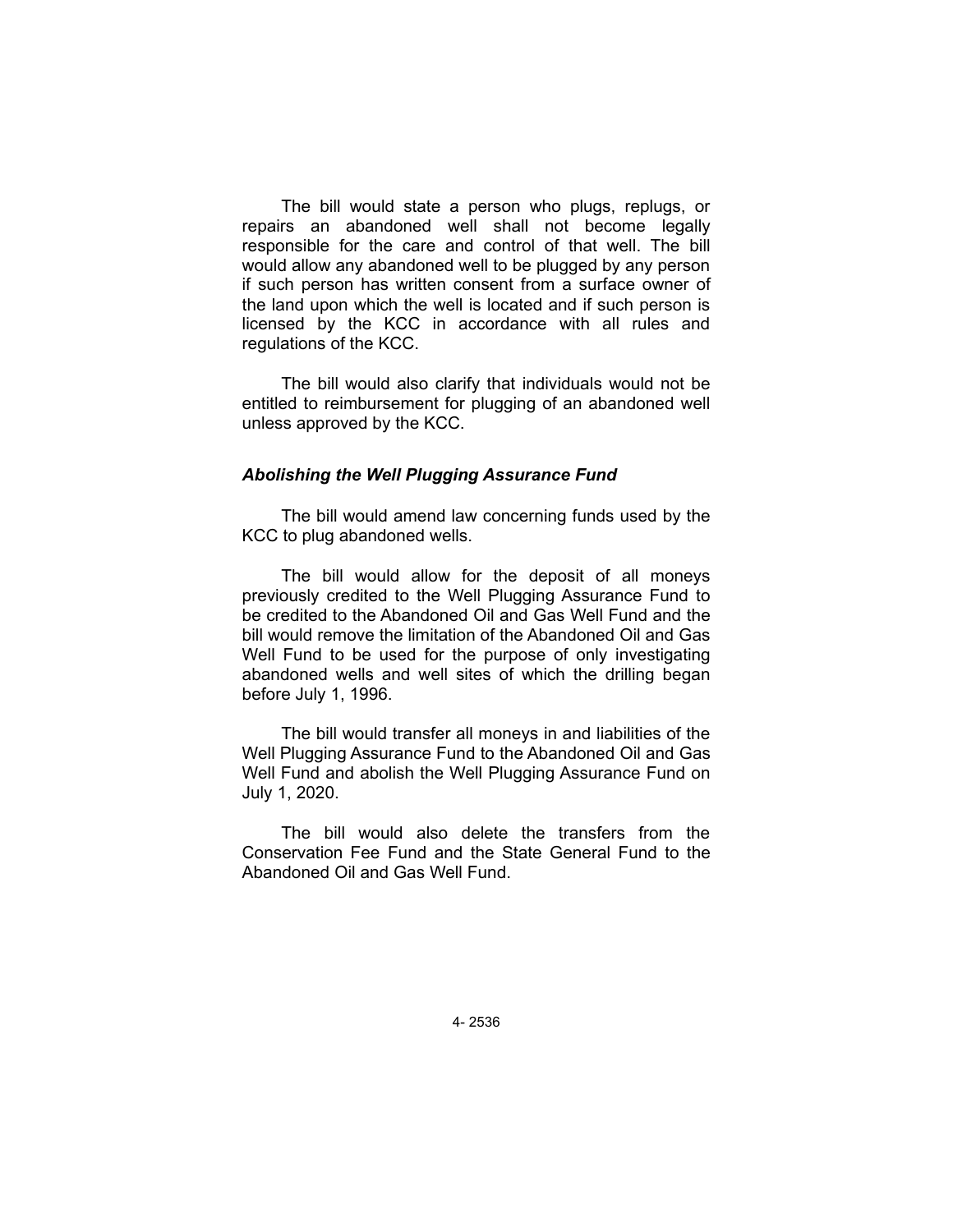### *Repealing an Interagency Agreement*

Finally, the bill would repeal KSA 55-163, which pertains to an interagency agreement between the KCC and the Secretary of Health and Environment for the management plan for integrating field operations for the regulation of oil and gas operations.

# **Background**

The substitute bill contains the contents of HB 2536 as amended, HB 2534, and HB 2535. All three bills were introduced by the House Committee on Appropriations at the request of Representative Waymaster. The House Committee held a hearing on each bill on February 13, 2020.

## *HB 2536 (Responsibility for Plugging Abandoned Wells)*

In the House Committee hearing, a KCC Commissioner and representatives of the KCC provided proponent testimony. The KCC representatives stated the bill would provide the KCC with statutory direction necessary to make regulatory decisions regarding the plugging of abandoned wells. They also stated the bill would allow for more wells to be plugged through the added reimbursement program. Proponent testimony was also provided by representatives of the Kansas Independent Oil and Gas Association (KIOGA) and McGown Drilling, Inc. Written-only proponent testimony was provided by representatives of the Kansas Farm Bureau and John O. Farmer, Inc. Opponent testimony was provided by two private individuals. Neutral testimony was provided by a representative of the Sierra Club.

The House Committee amended the bill to:

• Include wells that are likely to cause the loss of any usable water, pollution of any usable water strata, or the imminent loss or pollution of any usable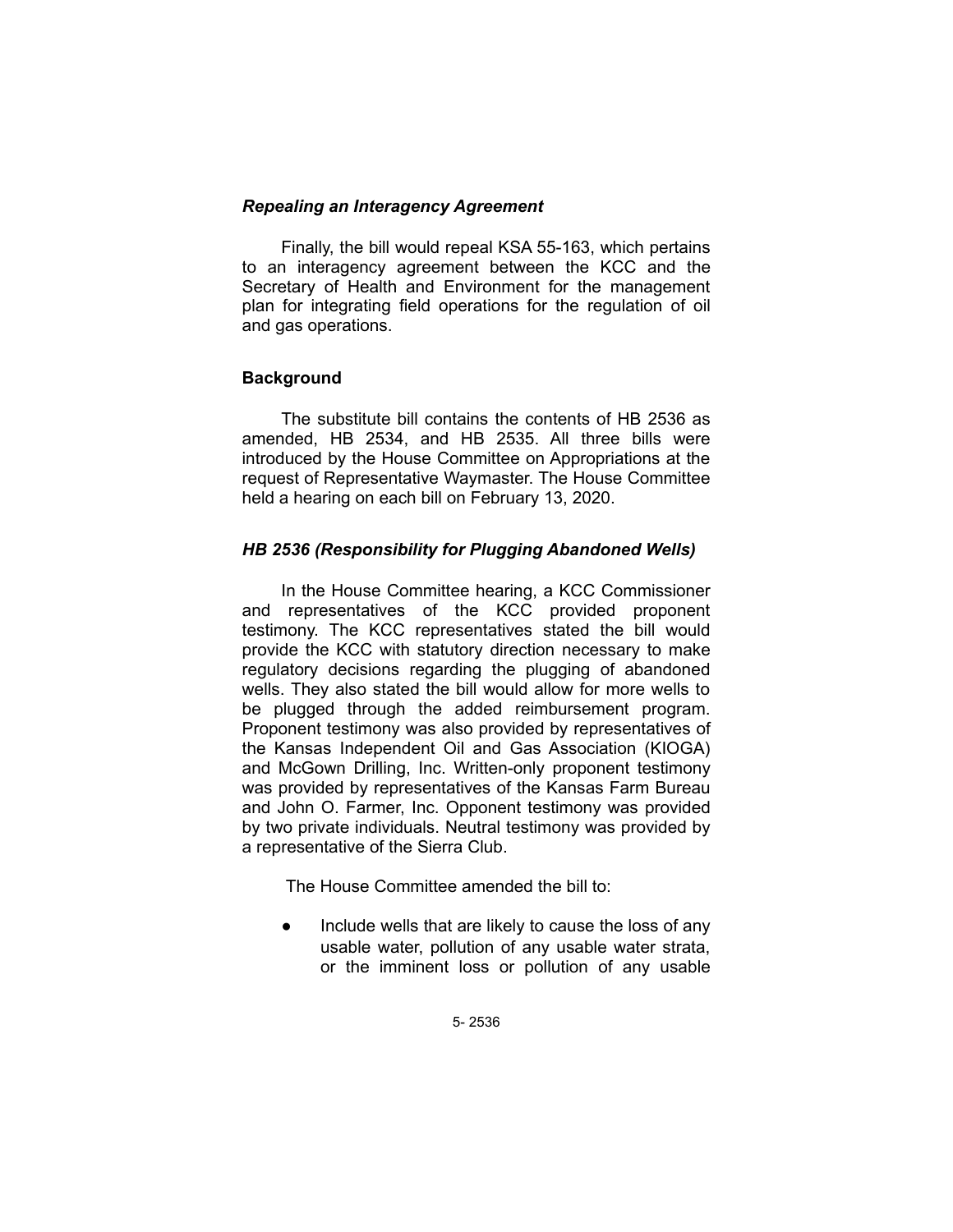water as reason to file a complaint with the KCC Secretary and require the KCC to investigate such complaints;

- State that any well that has been abandoned and has not been plugged pursuant to KCC rules and regulations shall be considered likely to cause pollution of any usable water strata or supply; and
- Include the contents of HB 2534 and HB 2535.

The House Committee recommended the amended contents of HB 2536 be placed into a substitute bill.

## *HB 2534 (Abolishing the Well Plugging Assurance Fund)*

In the House Committee hearing, a KCC Commissioner and representatives of the KCC provided proponent testimony. The KCC representatives stated the bill would allow access to additional funds to address funding needs in the near future. They also stated that an increasing number of qualified contractors will increase the number of wells being plugged, creating a need for additional funds. Proponent testimony was also provided by representatives of KIOGA and McGown Drilling, Inc. Written-only proponent testimony was provided by a representative of John O. Farmer, Inc. Opponent testimony was provided by two private individuals. Neutral testimony was provided by a representative of the Sierra Club.

### *HB 2535 (Repealing an Interagency Agreement)*

In the House Committee hearing, a KCC Commissioner and representatives of the KCC provided proponent testimony. The KCC representatives stated KSA 74-623 granted the KCC full jurisdiction over the regulation of oil and gas activities beginning in 1986, making the previous agreement between the KCC and KDHE obsolete. Writtenonly proponent testimony was provided by a representative of